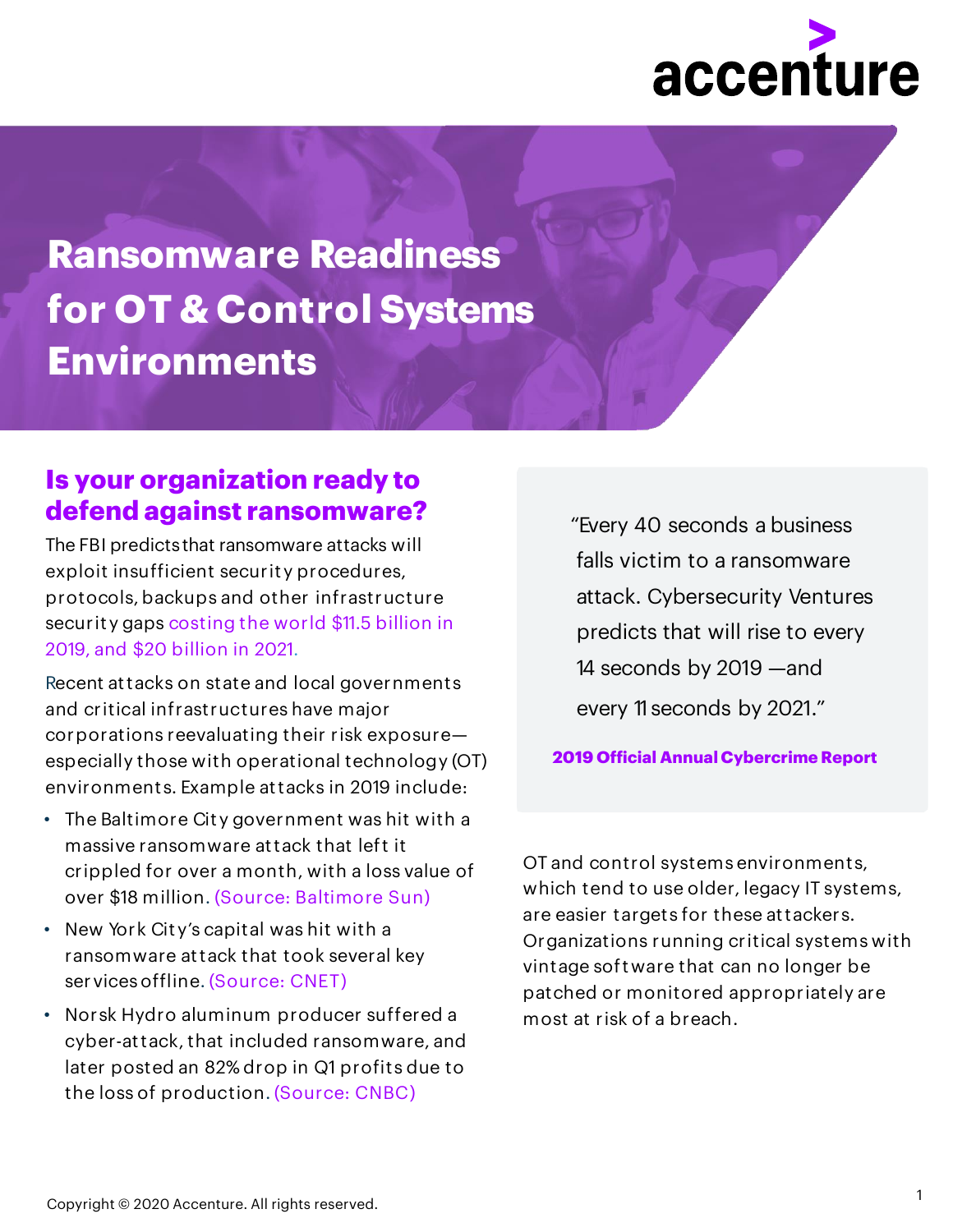## **Prepare to Protect**

Considerations for ransomware readiness include:

| <b>Key Objectives</b>                 | <b>To-Do</b>                                                                                                                                                                                                                                                                                                                                                                                                                                                                                                 | <b>Pro Tip</b>                                                                                                                                                                                                                                                                                                                                                                                             |
|---------------------------------------|--------------------------------------------------------------------------------------------------------------------------------------------------------------------------------------------------------------------------------------------------------------------------------------------------------------------------------------------------------------------------------------------------------------------------------------------------------------------------------------------------------------|------------------------------------------------------------------------------------------------------------------------------------------------------------------------------------------------------------------------------------------------------------------------------------------------------------------------------------------------------------------------------------------------------------|
| <b>Identify</b><br><b>Risks</b>       | Understand the key risks of ransomware:<br>Important data stored on workstation<br>systems not normally backed-up by<br>enterprise processes.<br>Recovery of encrypted data is unlikely<br>with modern ransomware malware.<br>Control systems often operate in enclaves<br>$\bullet$<br>or disconnected from enterprise IT systems<br>that provide backup & recovery<br>capabilities.<br>Flat networks allow for infected<br>$\bullet$<br>corporate systems to harm control<br>system endpoints and servers. | • Talk to your users if you don't know<br>what your pain points are for specific<br>OT environments.<br>Analyze your process workflow as a<br>starting point to identify critical<br>resources.<br>Don't overlook the human element.<br>Educate your people via training and<br>awareness programs and exercise your<br>incident response plan with tabletop<br>workshops that engage all<br>stakeholders. |
| Architect<br>& Engineer<br>Protection | <b>Patches</b><br>Keep your infrastructure and patches<br>up to date.                                                                                                                                                                                                                                                                                                                                                                                                                                        | Up front investments to replace and<br>retool legacy systems may seem cost<br>prohibitive but consider that losses<br>due to ransomware-induced downtime<br>is estimated to average \$8,500 per<br>hour. (Source: Govtech)                                                                                                                                                                                 |
|                                       | <b>Segmentation &amp; Isolation</b><br>Segment your OT and IT networks and isolate<br>the "crown jewels" and systems known to<br>be vulnerable. This helps reduce the attack<br>surface while enabling business-critical<br>information flows.                                                                                                                                                                                                                                                               | Consider a "kill switch" mechanism to<br>enable isolation of critical production<br>operations.<br>This can be particularly important for OT and<br>manufacturing plant floor environments.                                                                                                                                                                                                                |
|                                       | <b>Logging &amp; Monitoring</b><br>Ensure you have copies of logs to help<br>determine the source of infection. At a<br>minimum, have remote access, authentication<br>server/domain controller, and key application<br>and workstation logs available. Also set alerts<br>for changes from accounts with high privileges.                                                                                                                                                                                   | For Windows event logging and forwarding,<br>look at WEFFLES to quickly build out a<br>hunting and response dashboard. If you<br>don't already have log aggregation and<br>correlation capability, set up Graylog<br>(or another ELK stack) to aggregate and<br>correlate logs from infrastructure devices.                                                                                                |
|                                       |                                                                                                                                                                                                                                                                                                                                                                                                                                                                                                              | (continue)                                                                                                                                                                                                                                                                                                                                                                                                 |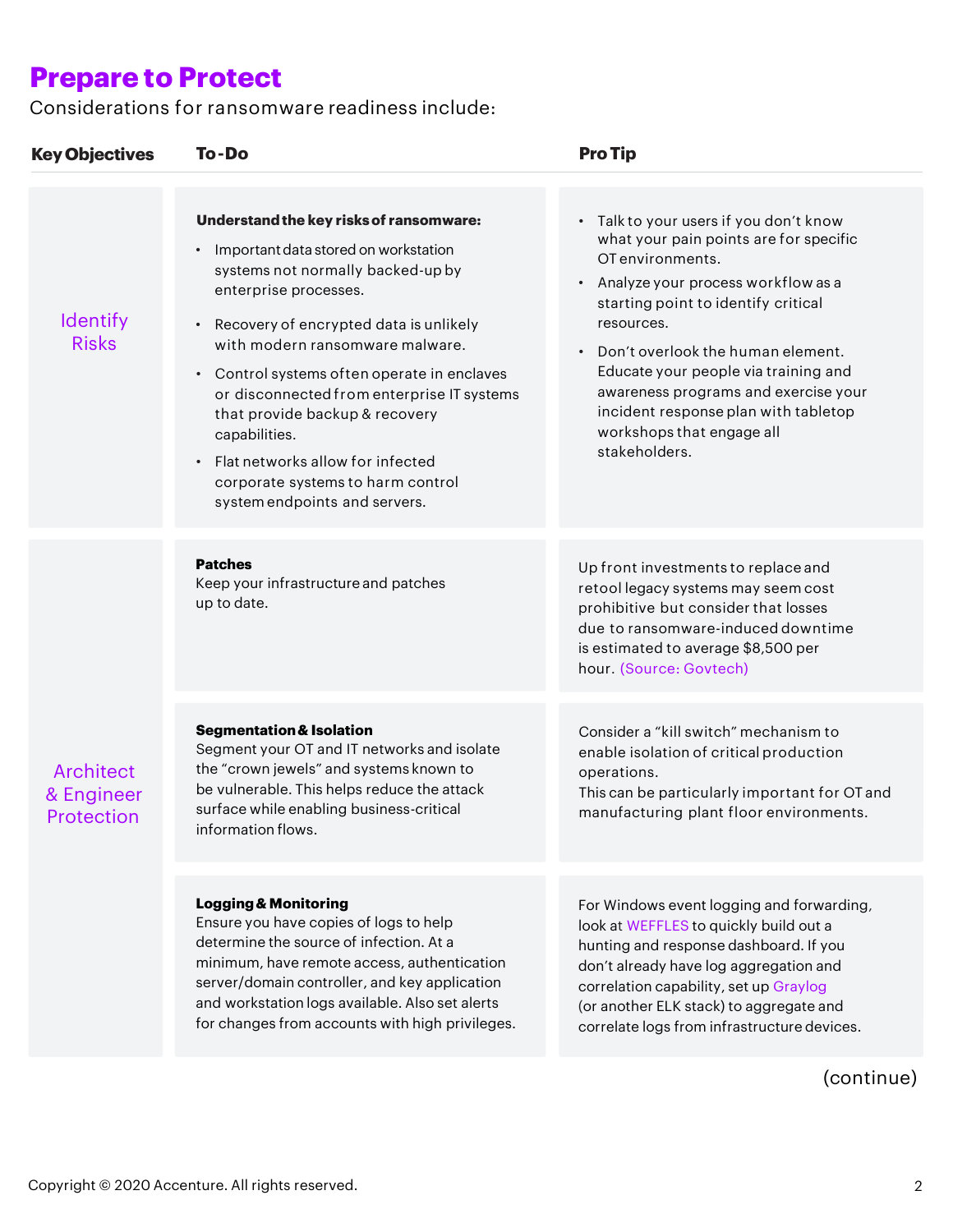## **Prepare to Protect**

Considerations for ransomware readiness include:

| <b>Key Objectives</b>                 | To-Do                                                                                                                                                                                                                                                                                                                                                                                                     | <b>Pro Tip</b>                                                                                                                                                                                                                                                                                                                                                                                                                               |
|---------------------------------------|-----------------------------------------------------------------------------------------------------------------------------------------------------------------------------------------------------------------------------------------------------------------------------------------------------------------------------------------------------------------------------------------------------------|----------------------------------------------------------------------------------------------------------------------------------------------------------------------------------------------------------------------------------------------------------------------------------------------------------------------------------------------------------------------------------------------------------------------------------------------|
| Architect<br>& Engineer<br>Protection | <b>Portable Media Management</b><br>Control and restrict usage of thumb<br>drives and connections from third-party<br>devices.                                                                                                                                                                                                                                                                            | Deploy dedicated scanning workstations<br>with multiple anti-virus and anti-malware<br>products to detect malicious software<br>and develop procedures requiring all USB<br>drives be scanned prior to use in the OT<br>environment.                                                                                                                                                                                                         |
| Plan<br>Recovery                      | Ensure regular backups.                                                                                                                                                                                                                                                                                                                                                                                   | Consider:<br>• How long can you operate without<br>automation control or monitoring?<br>• How often do you make changes to your<br>setpoints and interfaces?                                                                                                                                                                                                                                                                                 |
|                                       | <b>Verify fidelity and test</b><br>restoration regularly.<br>Use representative samples of disaster<br>recovery spares if you don't have a test<br>environment to ensure backups can be<br>restored effectively                                                                                                                                                                                           | System restore points may not be safe.<br>Unless you can identify the specific date and<br>time the attacker initially compromised the<br>network, restoring from snapshots or restore<br>points may put you at risk of re-infecting<br>upon restoration, providing the attacker<br>with sustained access. Rebuilding systems<br>from known good media and restoring<br>system configurations is the safest option to<br>avoid re-infection. |
|                                       | Take offline / disconnect to<br>get offline snapshot.<br>This is the most important step to protect<br>against ransomware. Separate VLANs and<br>firewalls (access control rules) often do not<br>prevent the malware from spreading. Ensure<br>you can isolate a copy of your backups to a<br>disconnected network segment or physically<br>remove them from the network after<br>successful completion. | This can be a multi-stage backup procedure<br>with offline storage capabilities, or it could<br>be as simple as an external hard drive<br>connected to your historians or<br>engineering workstation for backups and<br>disconnected when not in use.                                                                                                                                                                                        |